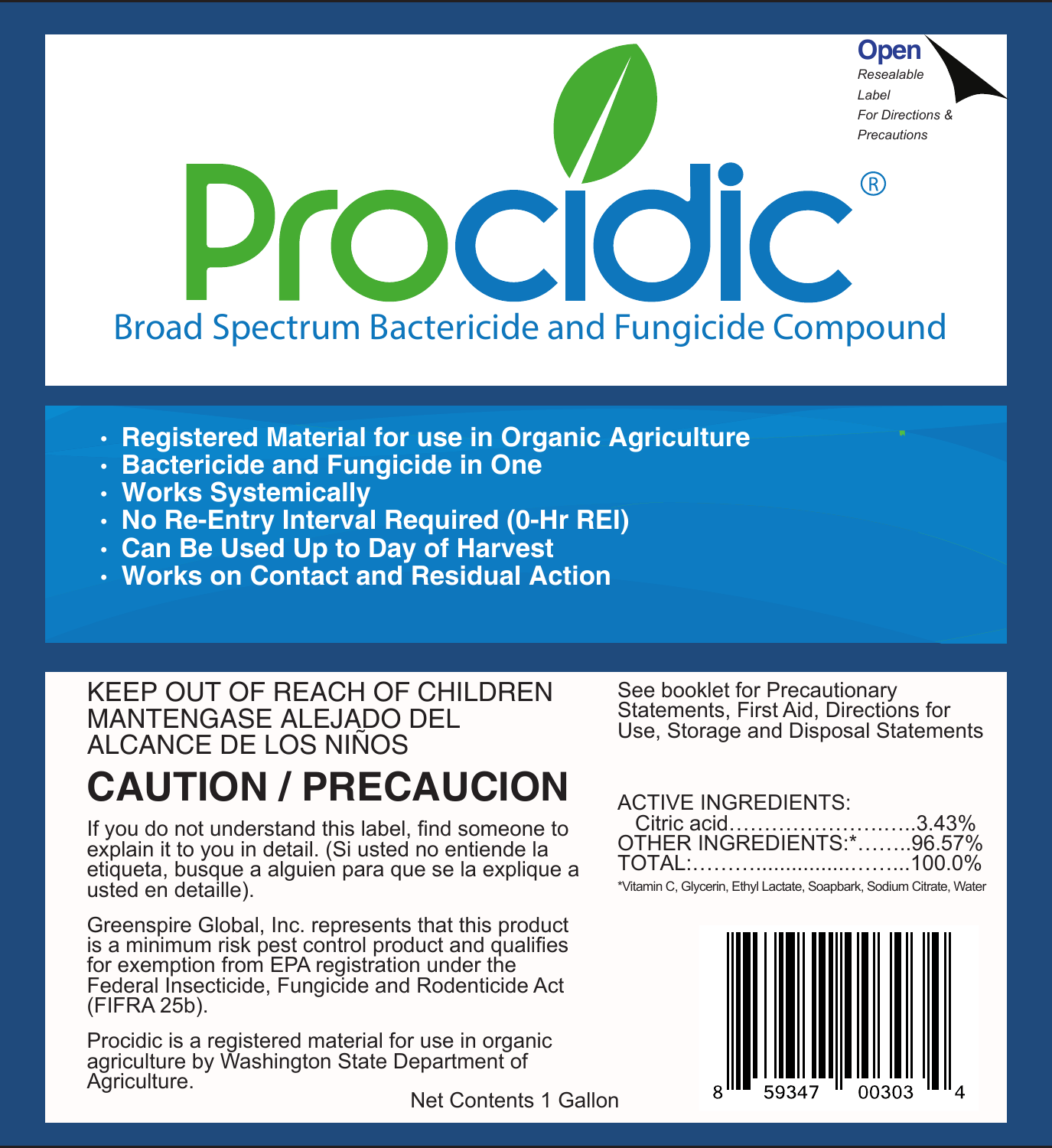

Keep out of reach of children. (Mantengase alejado del alcance de los niños) If you do not understand this label, find someone to explain it to you in detail. (Si usted no entiende la etiqueta, busque a alguien para que se la explique a usted en detalle).

#### **FIRST AID If swallowed**

- Call a poison control center or doctor immediately for treatment advice.
- Have person sip a glass of water if able to swallow.
- Do not induce vomiting unless told to by a poison control center or doctor.
- Do not give anything to an unconscious person.

#### **If in eyes**

- Hold eye open and rinse slowly and gently with water for 15-20 minutes.
- Remove contact lenses, if present, after the first 5 minutes, then continue rinsing.
- Call a poison control center or doctor for treatment advice.

Have product container or label with you when calling a poison control center or doctor or going for treatment. For general information on product use, etc., call the National Pesticides Information Center at 1-800-858-7378. For emergencies, call the poison control center 1-800-222-1222.

### **PRECAUTIONARY STATEMENTS**

HAZARDS TO HUMANS AND DOMESTIC ANIMALS CAUTION/PRECAUCION Users of this product must wear Personal Protective Equipment (PPE). Clothing: longsleeved shirt and long pants, socks and shoes. Harmful if swallowed. Causes moderate eye irritation. Avoid contact with eyes or clothing. Wear protective eye-wear. Wash thoroughly with soap and water after handling and before eating, drinking, chewing gum, using tobacco or using the toilet.

ENVIRONMENTAL HAZARDS Do not apply directly to water. Do not contaminate water when disposing of equipment washwaters or rinsate.

## **DIRECTIONS FOR USE**

Read entire label and use accordingly. Failure to follow label directions may result in poor disease control.

**APPLICATION PROCEDURES** Apply rates of Procidic® as instructed in the Directions for Use section of this label. Procidic® may be applied using a hand held sprayer, a ground sprayer, aerial equipment or sprinkler irrigation equipment. Spray should thoroughly wet foliage but not run off. Equipment should be frequently checked for calibration. ALWAYS FOLLOW SPRAY EQUIPMENT GUIDELINES AND INSTRUCTIONS.

**Hand-Held Application** Spray-to-wet applications of Procidic® may be made with knapsack and backpack sprayers, pump-up pressure sprayers, handguns, hand wands, and other hand-held spray equipment and vehicle mounted high volume spray equipment. For the most efficient use of spray mixture, Procidic® must reach living green leaves.

**Ground Application** Apply in a minimum of 10 gallons of water per acre unless otherwise specified. To avoid spray drift, do not apply when conditions favor drift from intended target area.

**Spray Drift Management** To avoid spray drift, do not apply when conditions favor drift from intended target area. Conditions that may contribute to drift include wind speed and direction, spray nozzle/pressure combinations, temperature/humidity, etc. Consult your local State extension agent, certified crop advisor and/or Procidic® representative for additional spray drift prevention guidelines in your area. All aerial and ground application equipment must be properly maintained and calibrated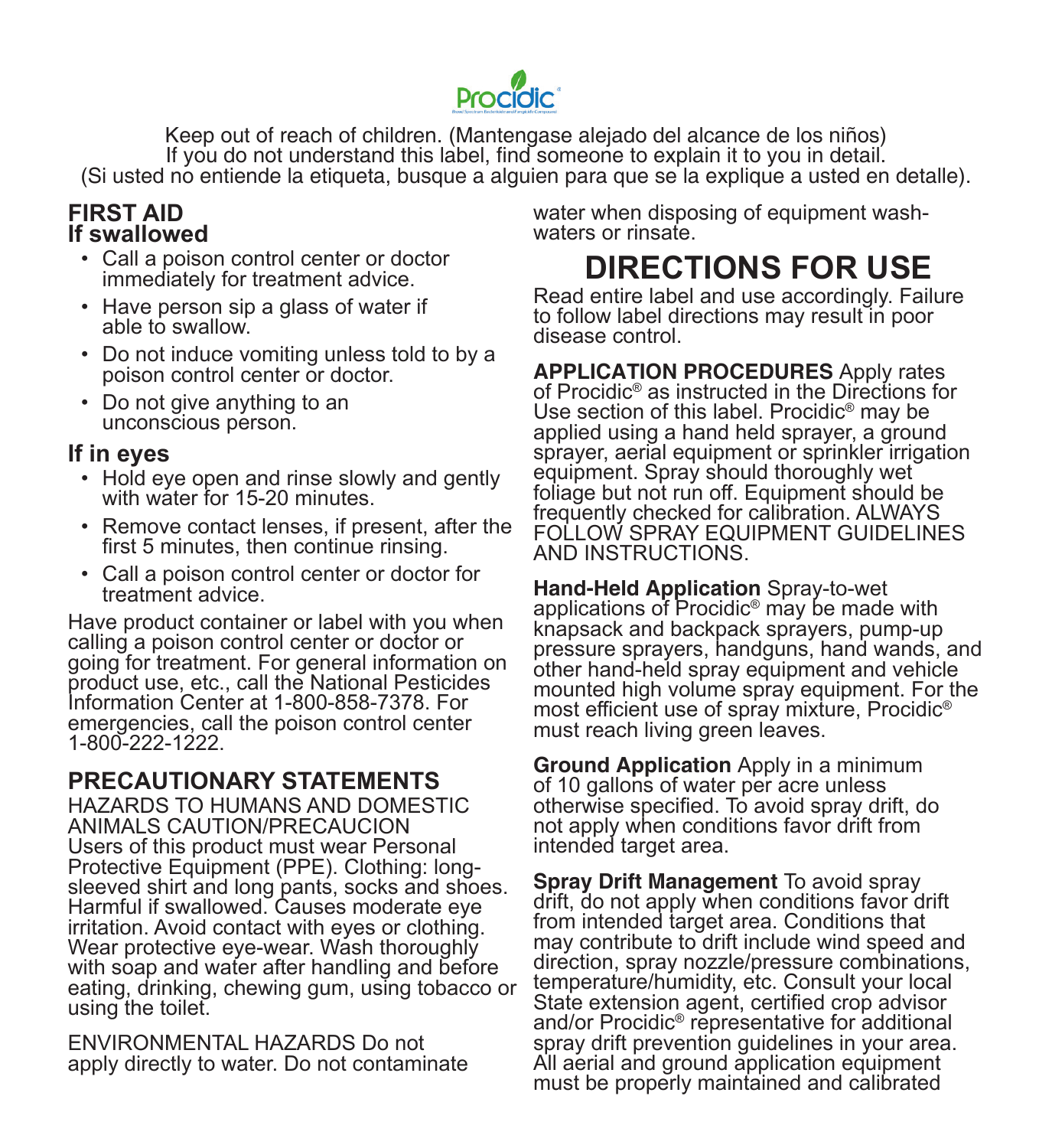using appropriate carriers. AVOIDING SPRAY DRIFT AT THE APPLICATION SITE IS THE RESPONSIBILITY OF THE APPLICATOR.

**Aerial Application** Use on crops where aerial applications are identified. Apply in a minimum spray volume of 3 gallons per acre unless otherwise specified. To avoid spray drift do not apply when conditions favor drift from intended target area. Spray should be released at the lowest height consistent for application and flight safety. Applications more than 10 feet above the crop and crop canopy is not recommended.

#### **Directions for Use Through Sprinkler Irrigation Systems (Chemigation)**

- Apply this product only through center pivot, lateral move, wheel roll, solid set, or handmove sprinkler or drip irrigation system(s). Do not apply this product through any other type of irrigation system.
- Crop injury, lack of effectiveness, or illegal pesticide residues in the crop can result from non-uniform distribution of treated water.
- Apply in 0.1-0.5 inches per acre of water. Excessive water may reduce efficacy.
- If you have questions about calibration, you should contact State Extension Service specialists, equipment manufacturers or other experts.
- Do not connect an irrigation system (including greenhouse systems) used for pesticide application to a public water system unless the pesticide labelprescribed safety devices for public water systems are in place.
- Allow sufficient time for pesticide to be lushed through all lines and all nozzles before turning off irrigation water. A person knowledgeable of the chemigation system and responsible for its operation or under the supervision of the responsible person, shall shut the system down and make necessary adjustments should the need arise.

**Note:** Do not inject Procidic® at full strength or deterioration of seals and valves may occur.

Use a dilution ratio of at least 10 parts water to 1 part of Procidic®. Procidic® is corrosive to some seal materials. Leather seals are best. EPDM or silicone rubber seals can be used if inspected frequently. Do not use carbon steel, cast iron, bronze, or aluminum bronze seals.

### **Application Instructions**

Apply Procidic® at rates and timings as described in this label.

**Sprayer Preparation** Chemical tank and injector system should be thoroughly cleaned. Flush systems with clean water.

#### **Use Precautions for Sprinkler and Drip Irrigation Applications**

Applications more than 10 feet above the crop and crop canopy is not recommended.

#### **Use Precautions for Sprinkler and Drip Irrigation Application**

- Apply this product only through center pivot, lateral move, wheel roll, solid set, or handmove sprinkler or drip irrigation system(s). Do not apply this product through any other type of irrigation system.
- Apply with center pivot or continuous-move equipment distributing 0.1-0.5 inches of water per acre during the application period. Excessive water may reduce efficacy. In general, use the least amount of water required for thorough canopy coverage.
- If using stationary systems (solid set, handmoves or wheel lines other than continuousmove), inject Procidic® the last 15-30 minutes of the set. Do not apply when wind speed favors drift beyond the target area. Plant injury, lack of effectiveness, or illegal pesticide residues in the crop can result from non-uniform treated water. Thorough coverage of living, green leaves is required for good control as Procidic<sup>®</sup> is absorbed into the plant. It is not necessary to spray to the point of drip. Maintain good agitation during the entire application period.
- If you have questions about calibration you should contact State Extension Service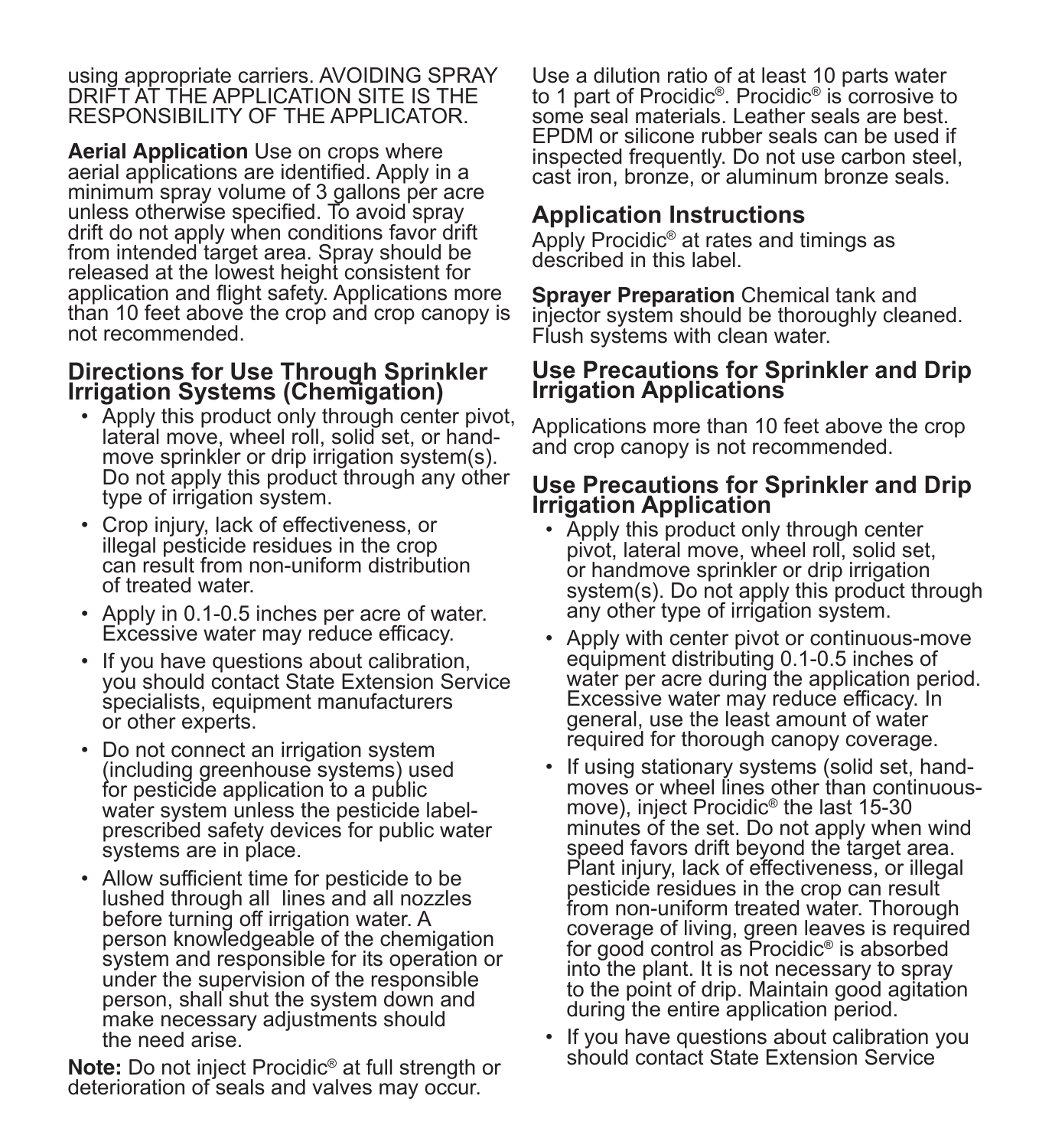specialists, equipment manufacturers or other experts.

- The system must contain a functional check valve, vacuum relief valve, and low pressure drain appropriately located on the irrigation pipeline to prevent water source contamination from back flow.
- The pesticide injection pipeline must contain a functional, automatic, quick-closing check valve to prevent the flow of fluid back toward the injection pump.
- The pesticide injection pipeline must also contain a functional, normally closed, solenoid-operated valve located on the intake side of the injection pump and connected to the system interlock to prevent fluid from being withdrawn from the supply tank when the irrigation system is either automatically or manually shut down.
- The system must contain functional interlocking controls to automatically shut off the pesticide injection pump when the water pump motor stops.
- The irrigation line or water pump must include a functional pressure switch which will stop the water pump motor when the water pressure decreases to the point where pesticide distribution is adversely affected.
- Systems must use a metering pump such as a positive displacement injection pump (e.g. diaphragm pump) effectively designed and constructed of materials that are compatible with pesticides and capable of being fitted with a system interlock.
- Do not apply when wind speed favors drift beyond the target area.
- Allow sufficient time for pesticide to be flushed through all lines and all nozzles before turning off irrigation water. A person knowledgeable of the chemigation system and responsible for its operation, or under the supervision of the responsible person, shall shut the system down and make necessary adjustments should the need arise.

• Do not connect an irrigation system (including greenhouse systems) used for pesticide application to a public water system unless the pesticide labelprescribed safety devices for public water systems are in place.

#### **SPRAY EQUIPMENT AND CLEANING**

**Spray Equipment** Procidic<sup>®</sup> may be applied to crops through the use of all types of spray equipment commonly used for hand-held, ground and aerial application. Frequently check adjustments and calibration of spray equipment to give good coverage and penetration essential for good disease control. Select sprayer equipment, sprayer nozzles, sprayer height, and pumping pressure to provide spray droplets that penetrate throughout the crop and crop canopy. Continue to monitor spray application to include weather conditions during spray application.

#### **GENERAL USE INSTRUCTIONS**

- 1. Use reverse osmosis water or water under 200 ppm. No matter the water source, adjust the pH to 5.5-6.0. Then add Procidic®.
- 2. Do not mix with salt-based or high-alkali reaction products.
- 3. Do not mix with live microorganisms. Allow a 10-day window between applications of beneficial microorganisms and Procidic®.
- 4. Do not mix with dicofol, cyclodienes, methomyl, cyhexatin and chlorpyrifos.
- 5. Procidic® must reach living, green leaves when spraying after emergence.
- 6. Procidic® is best used as a preventative.
- 7. Apply Procidic® in a regularly scheduled spray program.
- 8. Use up to day of harvest.
- 9. No re-entry waiting period is required.
- 10.Use higher rates of Procidic® and/or reduced spray intervals during periods of high humidity, and threatening or severe weather conditions conducive to disease development.
- 11.Procidic® has no maximum number of spray applications per growing season.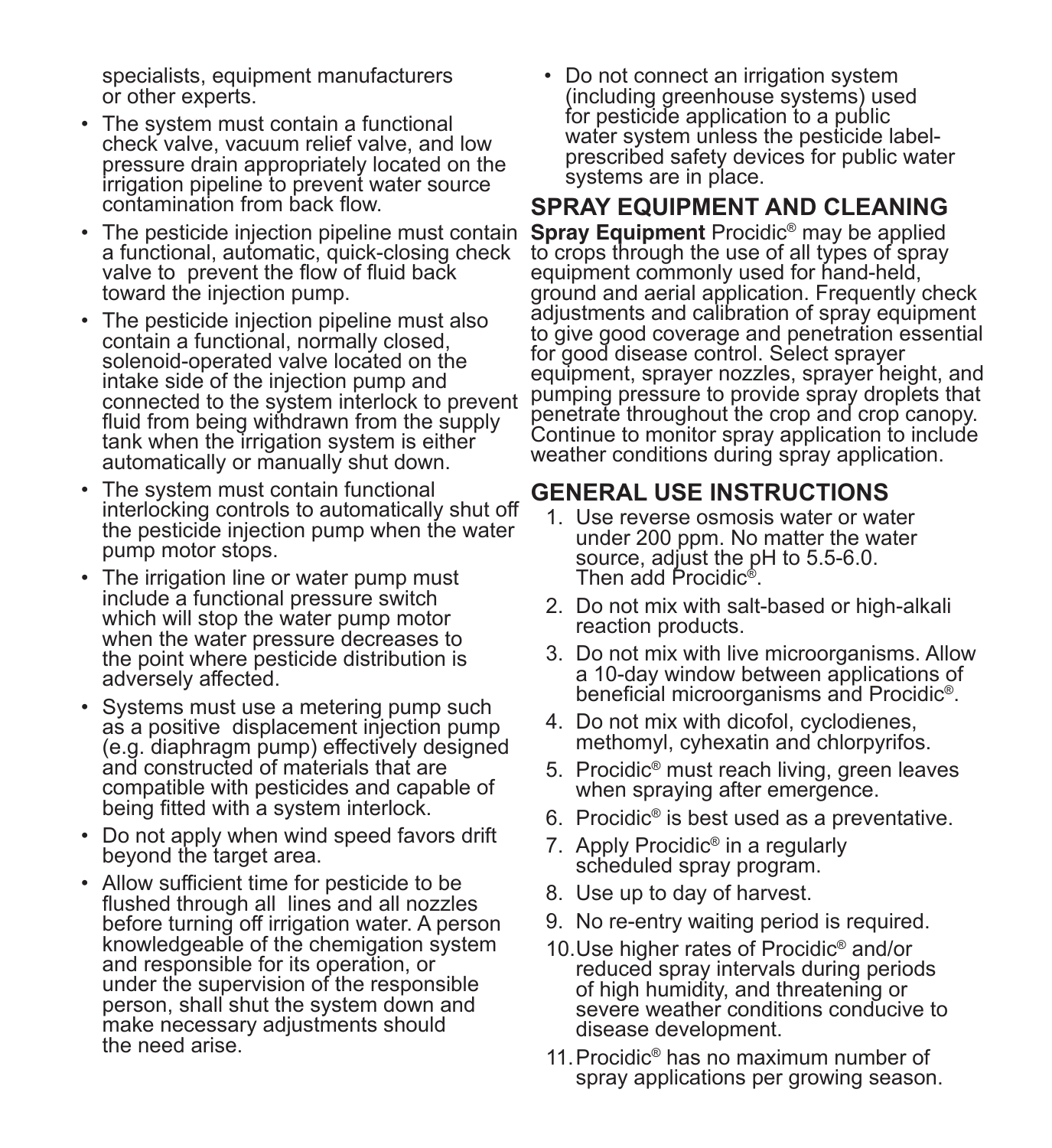- 12.Avoid unnecessary contact with crops after treatment.
- 13.Avoid spraying when rain is expected.

### **TO OBTAIN BETTER RESULTS**

To increase efficacy, observe the following:

- Adjust the pH to 5.5-6.0. If working with hard water use a salt buffer. Then add Procidic<sup>®</sup>.
- Spray early in the morning or late in the afternoon.
- Spray as uniformly as possible observing factors such as pump pressure, nozzle angle and speed.
- Avoid spraying when rain is expected.

### **PRE-HARVEST INTERVAL**

- Procidic<sup>®</sup> may be applied up to and including day of harvest.
- Allow Procidic<sup>®</sup> time to dry between treatment and harvest.

### **MIXING INSTRUCTIONS**

- 1. Shake container before use.
- 2. Prepare only enough solution needed for immediate use.
- 3. Always use clean spray equipment.
- 4. Agitate spray solution before and during application.
- 5. Always clean spray equipment after use.

### **PROCIDIC ONLY**

- 1. Procidic® requires quality water, free of contaminants and organic matter, a pH of 5.5-6.0 and a low salt concentration.
- 2. Add 1/4-1/2 of the required amount of water or carrier to the sprayer or mixing tank.
- 3. With agitator running, gradually add Procidic® to tank.
- 4. Continue agitation while adding remainder of water.
- 5. Maintain agitation until all solution has been sprayed.

### **PROCIDIC WITH TANK MIXTURES**

- 1. Always conduct a compatibility test prior to mixing with any fertilizers, surfactants or pesticides, unless compatibility charts or your own, individual previous experience has shown the mixture combination to be non-injurious, compatible, and effective to your crop under your personal conditions of use.
- 2. Jar test
	- a. Using a clear glass quart jar, add 1 pint of water from the same water source used for tank mixing. Add carrier and compatibility agents. Add wettable powders and waterdispersed granules. Agitate the mix thoroughly. Next add liquids, surfactants, and flowables. Last, add emusilfiable concentrates.
	- b. Once thoroughly mixed, allow to stand for 15 minutes.
	- c. If the mix is not compatible and an adjuvant was not used in the first test, repeat the process with a proportionate amount of an adjuvant.
	- d. If the combination remains mixed or can be remixed easily, it is physically compatible.
	- e. Once the mix is proven compatible, use the same procedure for adding ingredients to the sprayer or tank mix.
- 3. Observe all directions for use, precautions, use rates, crops and crop sites, dilution ratios, and limitations on respective product label(s).
- 4. All described General Use Instructions, Directions For Use, Mixing Instructions, and Application Procedures are applicable solely to the use and application of Procidic®. Buver assumes all risk of the mixture of Procidic<sup>®</sup> with any other product.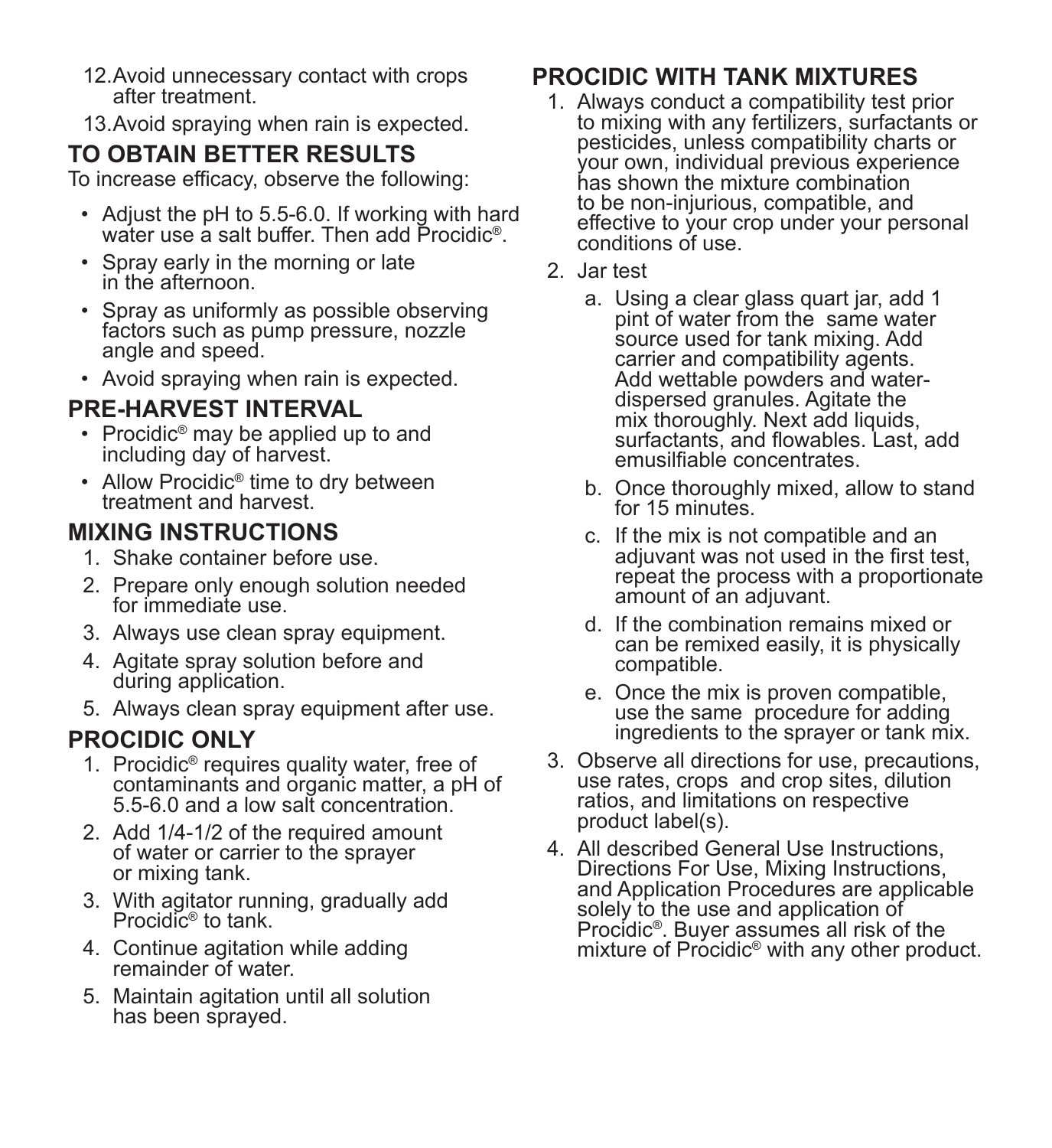### **Directions for Use**

When using Procidic follow applicable section.

| Crop                                     | <b>Target Disease</b>                                                                                                           | <b>Use Rate</b>                                                                            | <b>Recommendations</b>                                                                                                   |
|------------------------------------------|---------------------------------------------------------------------------------------------------------------------------------|--------------------------------------------------------------------------------------------|--------------------------------------------------------------------------------------------------------------------------|
| Alfalfa                                  | Anthracnose<br>(Colletotrichum Trifolii)<br><b>Bacterial Wilt</b><br>(Corynbacterium Insidiosum)                                | $6f$ l oz/A<br>(6 fl oz/100<br>gallons of water)                                           | Spray when favorable weather<br>conditions are expected, or when<br>disease innoculum is present.<br>Spray between cuts. |
|                                          | Downy Mildew                                                                                                                    | 8 fl oz/A<br>(8 fl oz/100                                                                  | First application: spray in early<br>season using 6 fl oz/A.                                                             |
|                                          | Fusarium Wilt                                                                                                                   | gallons of water)                                                                          | Second application: spray 8 fl oz/A<br>14-21 days later.                                                                 |
|                                          |                                                                                                                                 |                                                                                            | When disease pressure<br>persists spray 8 floz/A. Repeat<br>every 2-3 weeks.                                             |
| Almond<br>Walnut                         | Diseases caused by:<br>Agrobacterium sp<br>Alternaria sp                                                                        | 5-10 fl oz/A<br>(0.5-1.0 fl oz/10<br>qallons of water)                                     | Spray when favorable weather<br>conditions are expected, or every<br>25-30 days using 5-10 fl oz/A.                      |
|                                          | Botrytis cinerea<br>Colletotrichum sp<br>Monilinia sp<br>Phytophthora sp<br>Pseudomonas sp<br>Sclerotinia sp<br>Verticillium sp | $30f$ loz/A<br>(3.0 fl oz/10<br>gallons of water)                                          | Upon discovery of disease, spray 30<br>fl oz/A every 15 days.                                                            |
| Apple                                    | 7-9 fl oz/100<br>Apple Scab<br>(Venturia inaequalis)<br>gallons of water<br>8-12 lbs/A sulfur<br>df (60% sulfur)                |                                                                                            | Spray tank mix with Procidic +<br>8-12 lbs/A sulfur df (60% sulfur) or<br>its equivalent.                                |
|                                          |                                                                                                                                 | Preventative spray must be mixed<br>with low rate of Procidic and<br>sprayed every 7 days. |                                                                                                                          |
|                                          |                                                                                                                                 |                                                                                            | Upon discovery of disease, spray<br>using the higher rate every 15 days.<br>Repeat until control is attained.            |
| Apricots<br>Peaches<br><b>Nectarines</b> | Diseases caused by:<br>Botrytis sp<br>Monilinia laxa<br>Phytophthora sp                                                         | 7-9 fl oz/100<br>gallons of water<br>$\ddot{}$<br>8-12 lbs/A sulfur<br>df (60% sulfur)     | Preventative spray prior to wet<br>events and/or when expecting<br>favorable conditions for<br>disease development       |
|                                          |                                                                                                                                 |                                                                                            | When disease pressure is<br>discovered for the first time<br>spray every 15 days.                                        |
|                                          |                                                                                                                                 |                                                                                            | Repeat spray every 15 days until<br>control is attained.                                                                 |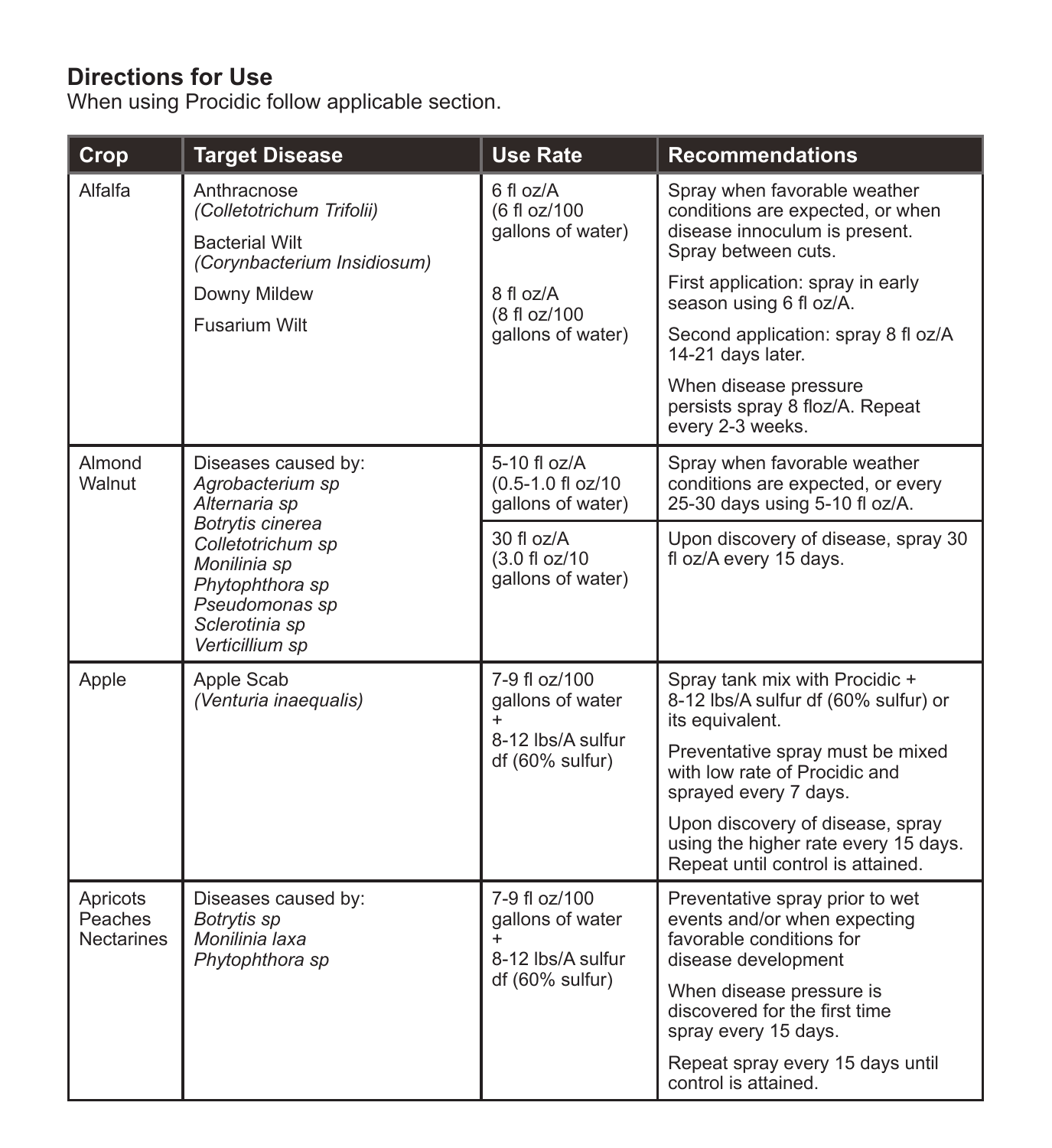| Crop                   | <b>Target Disease</b>                                                                                                     | <b>Use Rate</b>                                                                                                                                                                  | <b>Recommendations</b>                                                                                                                                                                                                                                                                                                                                    |
|------------------------|---------------------------------------------------------------------------------------------------------------------------|----------------------------------------------------------------------------------------------------------------------------------------------------------------------------------|-----------------------------------------------------------------------------------------------------------------------------------------------------------------------------------------------------------------------------------------------------------------------------------------------------------------------------------------------------------|
| Banana                 | <b>Black Sigatoka</b><br>(Mycosphaerella fijiensis)                                                                       | $3.5 - 4.5$ fl oz/A<br>(3.5-4.5 fl oz/100<br>gallons of water)                                                                                                                   | Aerial spray tank mix with horticultural<br>oil or in emulsion with oil:<br>1. Prepare solution of 2 gal<br>agricultural oil + emulsifier (1% of<br>the oil's volume) $+2.5$ gal water.<br>2. Add Procidic + 0.5 gal water<br>to this solution.<br>Can be applied as a standalone or tank<br>mixed with DMI-Fungicides following a<br>compatibility test. |
|                        | Crown Rot<br>(Colletotrichum musae,<br>Ceratocystis paradoxa,<br>Deightoniella torulosa,<br>Fusarium sp, Verticillium sp) | 1.5-2.5 fl oz/10<br>gallons of water                                                                                                                                             | Prepare a solution of 1-2% alum;<br>allow to rest for 24 hours then use<br>this solution to dilute Procidic. Use a<br>knapsack with a constant pressure and<br>spray the crown with 2-3 passes of the<br>solution. Generally, 13 gallons of this<br>solution is used to spray approximately<br>50 boxes (42 lbs each).                                    |
| Basil                  | Downy Mildew<br>(Peronospora belbahrii)<br>Powdery Mildew<br>(Peronospora sp.)                                            | 20-30 fl oz/A<br>(2-3 fl oz/10<br>qallons of water)<br>Preventative<br>application:<br>20 fl oz/A every<br>14 days<br>Upon discovery<br>of disease:<br>30 fl oz/A every<br>7days | Spray when favorable weather<br>conditions are expected every 14 days<br>using 20 fl oz/A.<br>Upon discovery of disease, spray 30<br>fl oz /A every 7 days. Repeat until<br>control is attained.                                                                                                                                                          |
| Blueberry<br>Cranberry | Gray Mold<br>(Botrytis cinerea)<br>Root Tumor<br>(Agrobacterium tumefaciens)                                              | $2 - 2.5$ fl oz/10<br>gallons of water                                                                                                                                           | Spray when favorable weather<br>conditions are expected<br>every 10-12 days.<br>Upon discovery of disease, spray 2-2.5<br>fl oz /A every 5-7 days.<br>Repeat until control is attained.                                                                                                                                                                   |
|                        | Monilinia Blight<br>Mummy Berry                                                                                           | $2 - 2.5$ fl oz/10<br>gallons of water                                                                                                                                           | Spray when favorable weather<br>conditions are expected, or when<br>disease innoculum is present or early<br>in stages V0-V1.                                                                                                                                                                                                                             |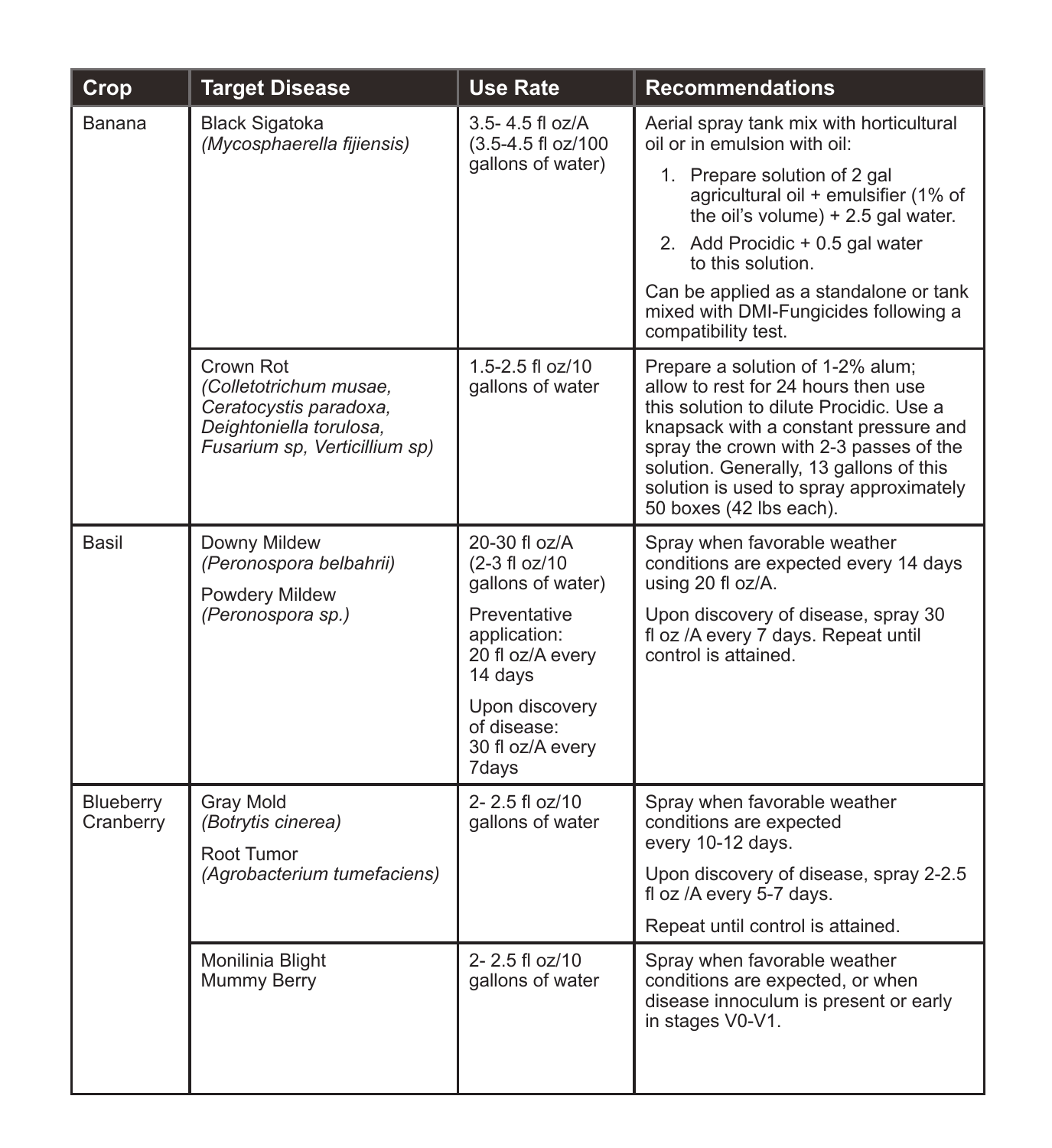| Crop                               | <b>Target Disease</b>                                                    | <b>Use Rate</b>                                                                              | <b>Recommendations</b>                                                                                                   |
|------------------------------------|--------------------------------------------------------------------------|----------------------------------------------------------------------------------------------|--------------------------------------------------------------------------------------------------------------------------|
| Broccoli<br>Cabbage<br>Cauliflower | Soft Rot<br>(Erwinia carotovora)<br><b>Black Rot</b><br>(Xanthomonas sp) | 1-1.5 fl $oz/10$<br>gallons of water                                                         | Spray during first week after<br>planting using a nonionic<br>surfactant with a suggested water<br>volume of 43 gal/A.   |
|                                    |                                                                          |                                                                                              | Upon discovery of disease,<br>spray 1-1.5 fl oz /10 gal water<br>every 5 days. Repeat until<br>control is attained.      |
| Carnation                          | Aerial Fusarium<br>(Fusarium roseum)                                     | Preventative<br>application:<br>1-1.5 fl oz/ 10<br>gallons of water                          | Spray when favorable weather<br>conditions are expected or<br>every 10-12 days.                                          |
|                                    | Heterosporium<br>(Heterosporium echinulatum)                             | Preventative<br>application:<br>$1 - 1.5$ fl oz/ 10<br>gallons of water                      | Spray when favorable weather<br>conditions are expected<br>or every 5 days.                                              |
| Cherry                             | Downy Mildew<br>Gummosis<br>Powdery Mildew                               | Preventative<br>application:<br>5-10 fl oz/A<br>(1-2 fl oz/20)<br>gallons of water)          | Spray when favorable weather<br>conditions are expected, or when<br>disease innoculum is present or<br>every 25-30 days. |
|                                    |                                                                          | Upon discovery<br>of disease:<br>$30f$ l oz/A<br>(3 fl oz/10<br>gallons of water)            | Upon discovery of disease, spray<br>30 fl oz /A every 15 days.<br>Repeat until control is attained.                      |
| Citrus                             | <b>Citrus Canker</b><br><b>Citrus Greening</b>                           | Preventative<br>application:<br>5-10 fl oz/A<br>(1-2 fl oz/20)<br>gallons of water)          | Spray when favorable weather<br>conditions are expected<br>using 5-10 fl oz/A.                                           |
|                                    |                                                                          | Upon discovery<br>of disease:<br>$30f$ l oz/A<br>$(3 \text{ fl oz}/10)$<br>gallons of water) | Upon discovery of disease, spray<br>30 fl oz/A every 15 days.<br>Repeat until control is attained.                       |
| Cilantro                           | <b>Powdery Mildew</b>                                                    | Upon discovery<br>of disease:<br>15-20 fl $oz/A$<br>(1.5 f 1 oz/10<br>qallons of water)      | Upon discovery of disease,<br>spray every 5 days. Repeat until<br>control is attained.                                   |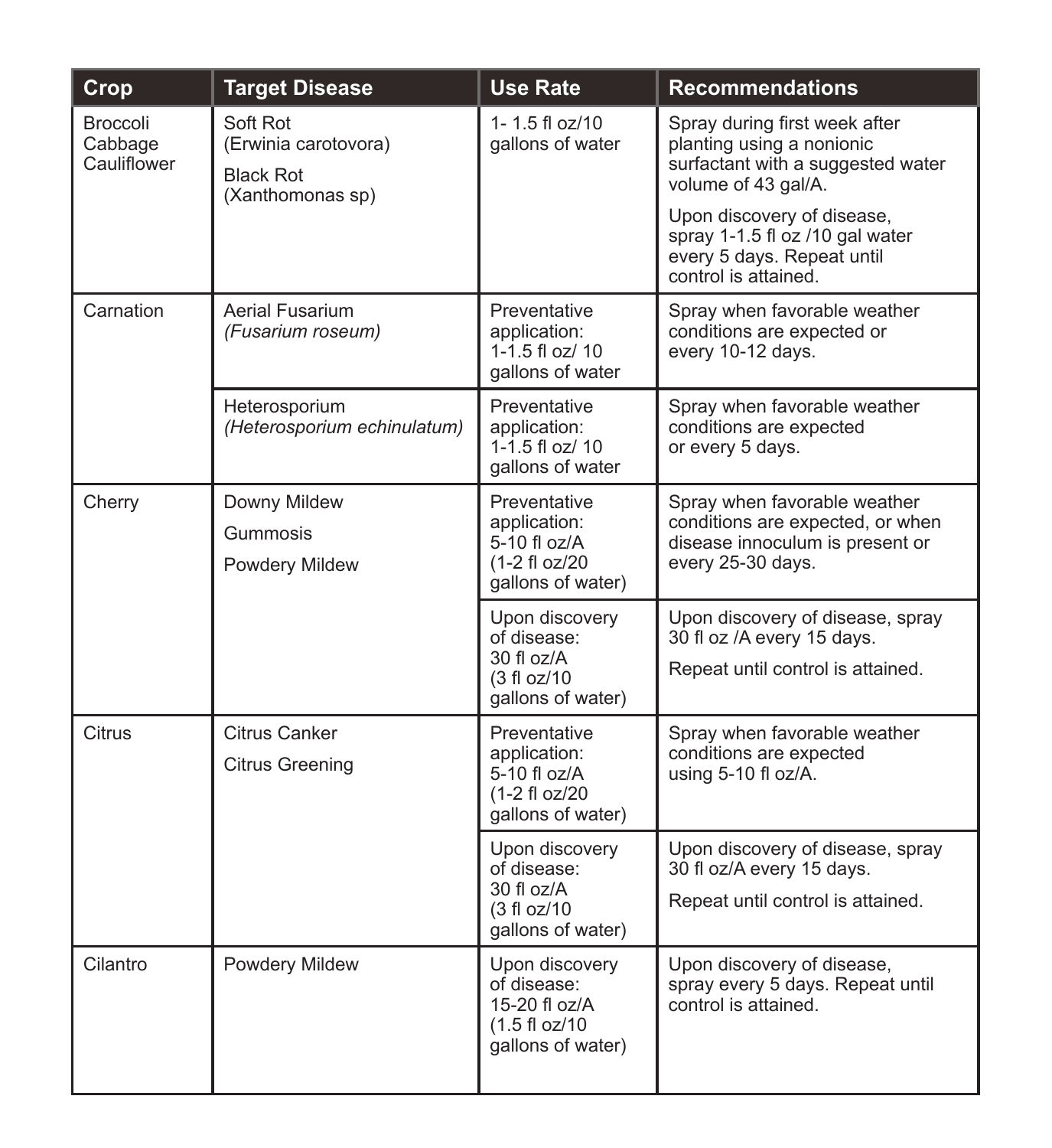| Crop                                                       | <b>Target Disease</b>                                                                                                     | <b>Use Rate</b>                                                                   | <b>Recommendations</b>                                                                                                                                                                                                                          |
|------------------------------------------------------------|---------------------------------------------------------------------------------------------------------------------------|-----------------------------------------------------------------------------------|-------------------------------------------------------------------------------------------------------------------------------------------------------------------------------------------------------------------------------------------------|
| Collard<br>Greens                                          | <b>Black Rot</b><br>Downy Mildew<br>Leaf Spot                                                                             | Preventative<br>application:<br>25 fl oz/A<br>(2.5 fl oz/10)<br>qallons of water) | Spray when favorable weather conditions<br>are expected every 10 days.                                                                                                                                                                          |
|                                                            |                                                                                                                           | Upon discovery<br>of disease:<br>$30f$ l oz/A<br>3 fl oz/ 10<br>qallons of water) | Upon discovery of disease,<br>spray every 5 days.<br>Repeat until control is attained.:                                                                                                                                                         |
| Corn<br>(Field, Pop,<br>Production<br>Seed.<br>Sweet Corn) | Goss's Bacterial Wilt                                                                                                     | In Furrow<br>application:<br>3 fl oz/A<br>(3 fl oz/ 100 of<br>water)              | Apply in furrow when planting. May<br>use with treated seed and with starter<br>fertilizer program. Always conduct<br>compatibility test and/or consult with your<br>local Procidic representative.                                             |
|                                                            | <b>Bacterial Diseases:</b><br>Goss's Bacterial Wilt                                                                       | 4-10 fl $oz/A$<br>4-10 fl oz /100                                                 | For best disease control spray at least<br>twice before tassel.                                                                                                                                                                                 |
|                                                            | <b>Fungal Diseases:</b><br>Anthracnose<br>Fusarium Wilt<br>Gray Leaf Spot<br>Northern Leaf Blight<br>Southern Leaf Blight | gallons of water)                                                                 | First application: spray at emergence or<br>before growth stage V3 using 4 fl oz/A.<br>OR when applying for the first time at<br>growth stage V5 apply 6 fl oz/A.                                                                               |
|                                                            |                                                                                                                           |                                                                                   | Second application: spray at growth<br>stage V16-18 and up to tassel apply 10<br>fl oz/A. When disease pressure persists<br>repeat spray every 14-21 days. Use<br>higher rates and shorter spray intervals<br>when disease pressure is present. |
|                                                            | Diseases after tassel:<br>Goss's Bacterial Wilt                                                                           | 14 fl $oz/A$<br>(1.5 fl oz /10<br>gallons of water)                               | Upon discovery of disease after tassel<br>spray 14 fl oz/A every 5 days. Repeat<br>until control is attained.                                                                                                                                   |
|                                                            | Post-Harvest:<br>Goss's Bacterial Wilt                                                                                    | 6flog/A<br>(6 fl oz /10<br>gallons of water)                                      | After harvest and prior to turning over<br>the soil, broadcast spray over trash<br>to sanitize no-till corn stalks to reduce<br>pathogenic populations prior to the<br>new producing cycle. Suggested water<br>volume is 10 gal/A.              |
| Cucumber                                                   | Bacterial wilt of cucumber                                                                                                | $3.5f$ loz/A<br>(3.5 fl oz /100<br>qallons of water)                              | Spray after transplanting, during day 12<br>and during days 20-22.                                                                                                                                                                              |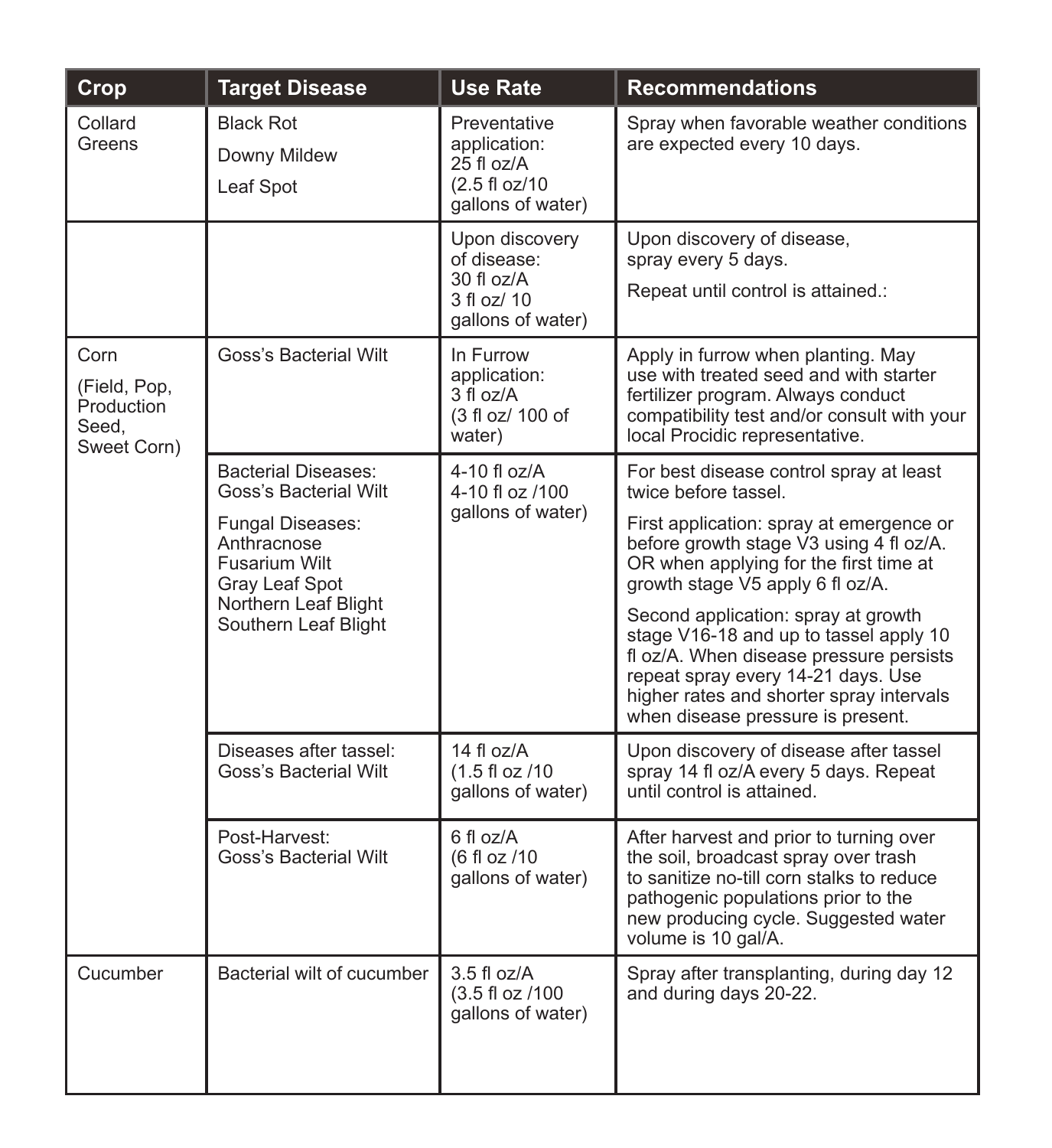| Crop              | <b>Target Disease</b>                                                                            | <b>Use Rate</b>                                          | <b>Recommendations</b>                                                                                                                                                                                                                      |
|-------------------|--------------------------------------------------------------------------------------------------|----------------------------------------------------------|---------------------------------------------------------------------------------------------------------------------------------------------------------------------------------------------------------------------------------------------|
| Cucumber<br>Melon | Post-Harvest rotting<br>(C. gloeosporioides,<br>Erwinia sp. F. oxysporum<br>F. roseum)           | $1.5 - 2$ fl oz/10<br>gallons of water                   | Spray entire surface of melon or<br>cucumber. Avoid touching peduncle<br>after treatment. May use with<br>nonionic surfactant.                                                                                                              |
| Cut Flowers       | Post-Harvest Rotting:<br>(Botrytis cinerea,<br>Fusarium sp,<br>Erwinia sp)                       | 7.5 fl oz/100<br>gallons of water                        | Prior to packaging, maintain stems<br>in Procidic solution. To increase<br>flower shelf life submerge stem<br>recipient in Procidic solution.<br>Trim each stem approximately 1"<br>every 3 days. Change Procidic<br>solution every 5 days. |
| Grape<br>(Table)  | Gray Mold<br>Sour Rot<br>(Aspergillus sp.<br>Cladosporium sp.<br>Penicillium sp,<br>Rhizopus sp) | 14-21 fl oz/A<br>(14-21 fl oz /10)<br>qallons of water)  | Spray during separated bloom,<br>prebloom and complete bloom.<br>Suggested water volume 76 gal/A.                                                                                                                                           |
| Grape<br>(Wine)   | <b>Bunch Rot</b><br>(Botrytis cinerea)                                                           | 11-14 fl oz/A<br>(11-14 fl oz /10)<br>gallons of water)  | Spray during dormancy, bud swelling,<br>in shoot, pre and post bloom, cluster<br>closure and ripening.                                                                                                                                      |
|                   | Sour Rot<br>(Aspergillus sp.<br>Cladosporium sp.<br>Penicillium sp. Rhizopus sp)                 | 11-14 fl oz/A<br>(11-14 fl oz /10)<br>gallons of water)  | Spray during in shoot, pre-bloom, full<br>bloom, cluster closure and ripening.                                                                                                                                                              |
|                   | Downy Mildew<br>(Plasmopara viticola)                                                            | 11-14 fl $oz/A$<br>(11-14 fl oz /10<br>qallons of water) | Spray during dormancy, bud swelling,<br>in shoot, pre and post bloom, cluster<br>closure and ripening.                                                                                                                                      |
|                   | Powdery Mildew<br>(Uncinula necator)                                                             | 11-14 fl $oz/A$<br>(11-14 fl oz /10<br>gallons of water) | Spray during in shoot, pre-bloom, full<br>bloom, cluster closure and ripening.                                                                                                                                                              |
| Kalanchoe         | <b>Gray Mold</b><br>(Botrytis cinerea)                                                           | 1-1.5 fl oz/10<br>gallons of water                       | Spray when expecting favorable<br>weather conditions for disease<br>development every 12-14 days.                                                                                                                                           |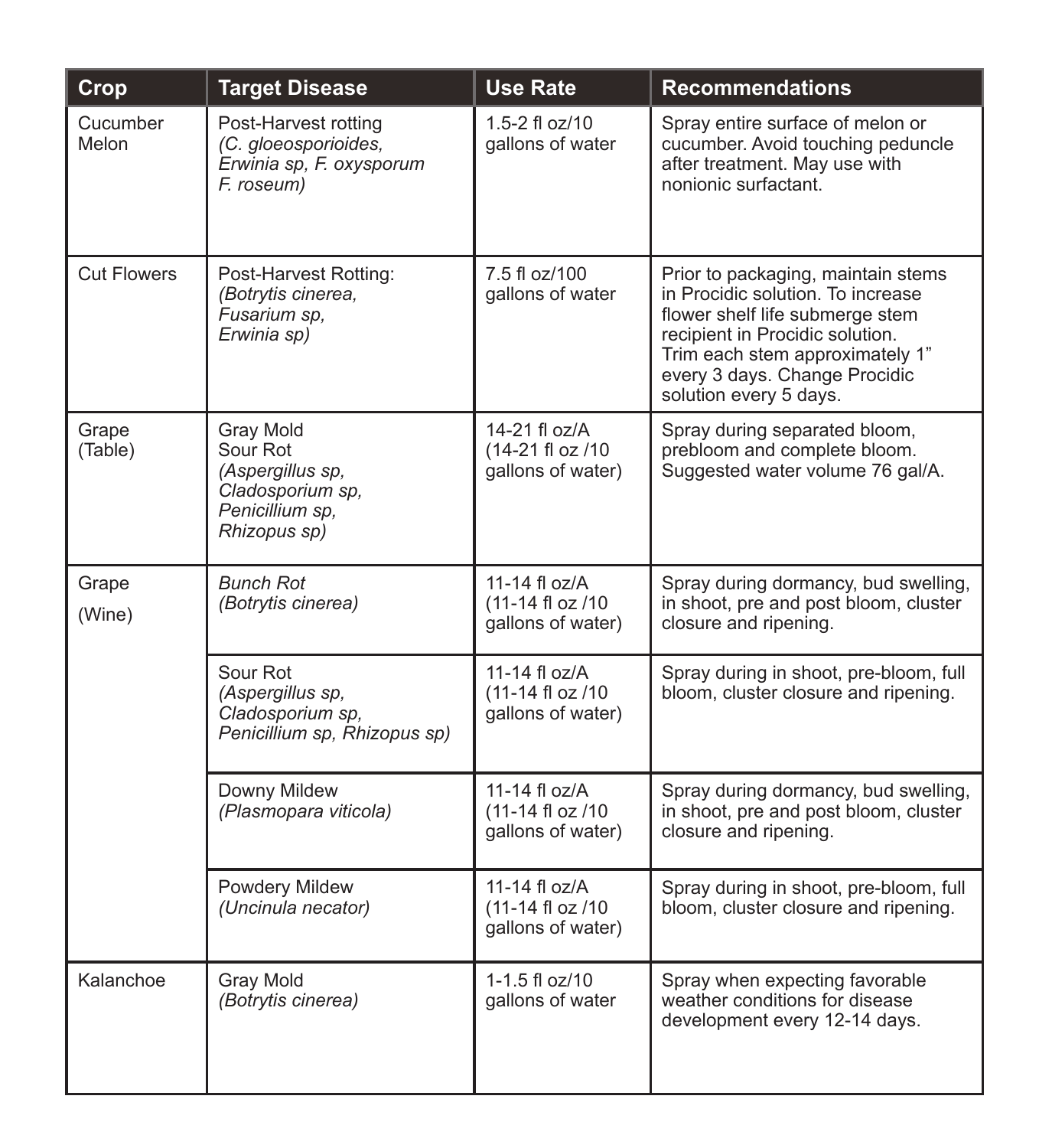| Crop                                     | <b>Target Disease</b>                                            | <b>Use Rate</b>                                                                     | <b>Recommendations</b>                                                                                                                                                             |
|------------------------------------------|------------------------------------------------------------------|-------------------------------------------------------------------------------------|------------------------------------------------------------------------------------------------------------------------------------------------------------------------------------|
| Kale                                     | Anthracnose<br><b>Botrytis</b><br>Downy Mildew<br>Powdery Mildew | Preventative<br>application:<br>$25$ fl oz/A<br>(2.5 fl oz/10)<br>gallons)          | Spray when expecting favorable<br>weather conditions for disease<br>development every 12-14 days.<br>When disease pressure is discovered<br>for the first time spray every 5 days. |
|                                          |                                                                  | Upon discovery<br>of disease:<br>$30f$ l $oz/A$<br>(3 fl oz/10<br>qallons of water) | Repeat until control is attained.                                                                                                                                                  |
| Kiwi                                     | <b>Bacterial Canker</b>                                          | Preventative<br>application:<br>21 fl oz/A<br>(2.5 fl oz/10)<br>gallons)            | Spray when favorable weather<br>conditions are expected or before and<br>during flowering.                                                                                         |
|                                          |                                                                  | Upon discovery<br>of disease:<br>27 fl oz/A<br>(3 fl oz/10<br>gallons of water      | Upon discovery of disease, spray<br>every 7-10 days.<br>Repeat until control is attained.                                                                                          |
| Lettuce                                  | Gray Mold<br>(Alternaria sp.                                     | $1 - 1.5$ fl oz/10<br>gallons of water                                              | Spray when favorable weather<br>conditions are expected every 7 days.                                                                                                              |
|                                          | Botrytis sp)<br>Lettuce Drop<br>(Sclerotinia sp)                 |                                                                                     | Upon discovery of disease,<br>spray every 5 days.                                                                                                                                  |
|                                          |                                                                  |                                                                                     | Repeat until control is attained.                                                                                                                                                  |
|                                          |                                                                  |                                                                                     | Suggested water volume 19-28<br>gal/A. It is recommended to always<br>use an adjuvant                                                                                              |
| Melon<br>Pumpkin<br>Squash<br>Watermelon | Damping Off<br>(Fusarium sp.<br>Pythium sp)                      | 7-11 fl oz/A<br>(7-11 fl oz /100)<br>gallons of water)                              | Spray at sowing, 15 days after sowing<br>and before transplanting.                                                                                                                 |
| Zucchini                                 | Downy Mildew<br>(P. Cubensis)<br>Powdery Mildew                  | 3 fl oz/A<br>(3 fl oz /100<br>gallons of water)                                     | Spray after transplanting, at day 12<br>and days 20-22.                                                                                                                            |
|                                          | (Sphaerotheca fuliginea)                                         | $4.5f$ loz/A<br>(4.5 fl oz /100<br>gallons of water)                                | Spray during days 28-30<br>after transplanting.                                                                                                                                    |
|                                          |                                                                  | 6 fl oz/A<br>(6 fl oz /100<br>gallons of water)                                     | Spray during days 32-34 and days 40-<br>42 after transplanting.                                                                                                                    |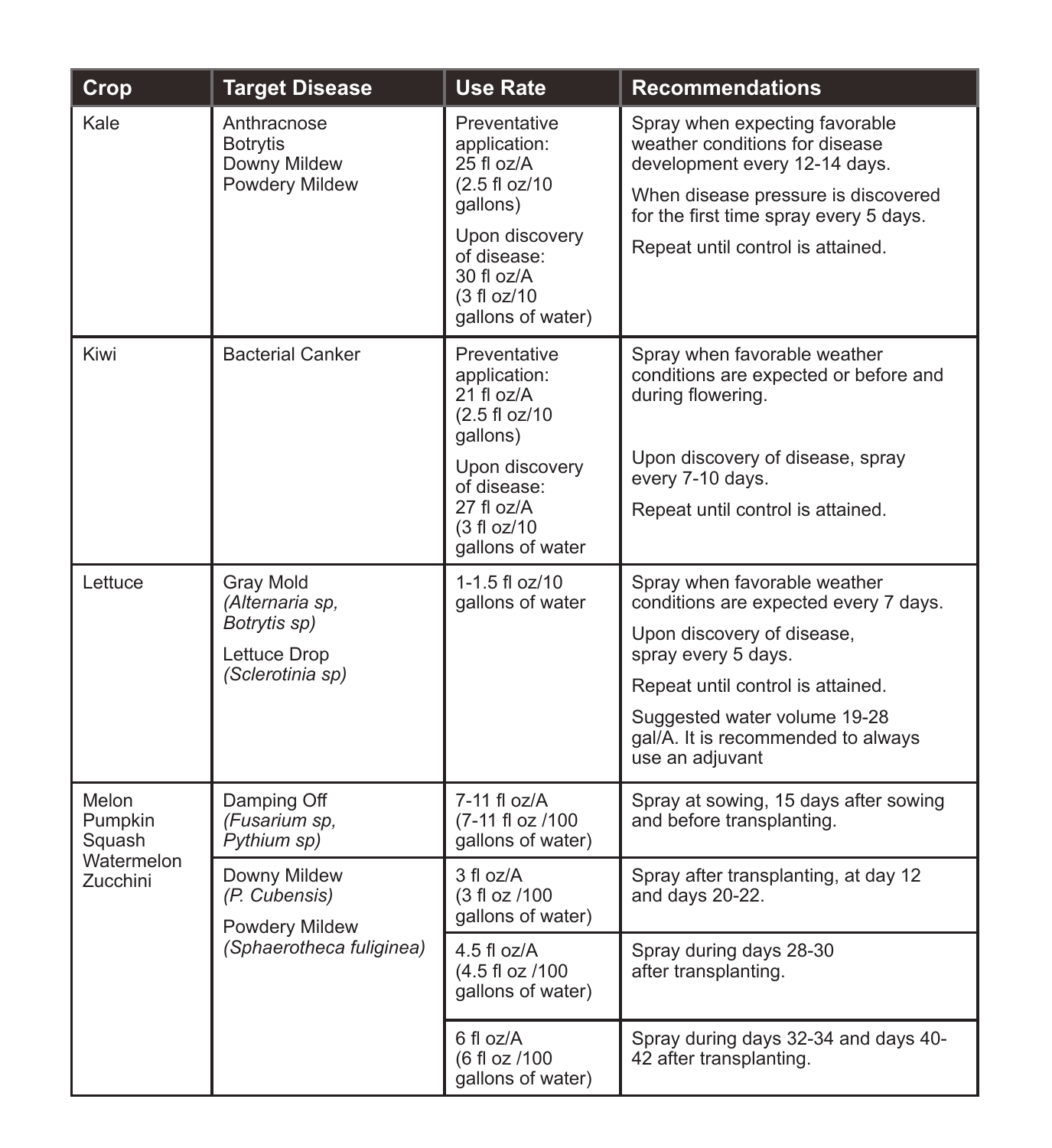| Crop      | <b>Target Disease</b>                                                                                                                                                                                                           | <b>Use Rate</b>                                                                                                                                    | <b>Recommendations</b>                                                                                                                                                                                           |
|-----------|---------------------------------------------------------------------------------------------------------------------------------------------------------------------------------------------------------------------------------|----------------------------------------------------------------------------------------------------------------------------------------------------|------------------------------------------------------------------------------------------------------------------------------------------------------------------------------------------------------------------|
| Pineapple | <b>Bacterial Heart Rot</b><br>(Erwinia carotovora)                                                                                                                                                                              | 14 fl oz/A<br>$(1.5 \text{ fl oz } / 10$<br>gallons of water)                                                                                      | Upon discovery of<br>disease, spray 14 fl oz /A<br>every 5-7 days.                                                                                                                                               |
|           |                                                                                                                                                                                                                                 |                                                                                                                                                    | Repeat until control is attained.                                                                                                                                                                                |
|           | <b>Post Harvest Black Rot</b><br>(Thielaviopsis paradoxa)                                                                                                                                                                       | $2$ fl oz/10<br>gallons of water                                                                                                                   | Clean and wash fruit with soft<br>brush. Immerse fruit for 1-3<br>minutes. Do not layer fruit.                                                                                                                   |
| Potato    | Potato Scab<br>Late Blight<br>Powdery Scab                                                                                                                                                                                      | First application:<br>5 fl oz/A<br>(5 fl oz/ 100<br>qallons of water)<br>Second<br>application:<br>7 fl oz/A<br>(7 fl oz/ 100<br>gallons of water) | Spray before row closure and<br>8-12 days later. When disease<br>pressure is discovered for<br>the first time spray 10 fl oz/A.<br>Repeat every 8-12 days until<br>control is attained.                          |
| Rice      | <b>Bacterial Complex</b><br>(Burkholderia glumae,<br>Pseudomonas fuscovaginae.<br>Xanthomonas oryzae)<br>Dirty Grain<br>(Curvularia sp, Fusarium sp,<br>Helminthosporium sp)<br>Rice Sheath/Sheath Spot<br>(Rhizoctonia oryzae) | 8.5-10.25 fl oz/<br>27 gallons of<br>water                                                                                                         | Spray during tillering,<br>heading and prebloom.                                                                                                                                                                 |
| Soybean   | Sudden Death Syndrome                                                                                                                                                                                                           | 3 fl oz/A<br>(3 fl oz /100<br>qallons of water)                                                                                                    | Spray in furrow when planting.<br>May use with treated seed.<br>May apply with starter fertilizer<br>program. Always conduct<br>compatibility test and/or<br>consult with your local Procidic<br>representative. |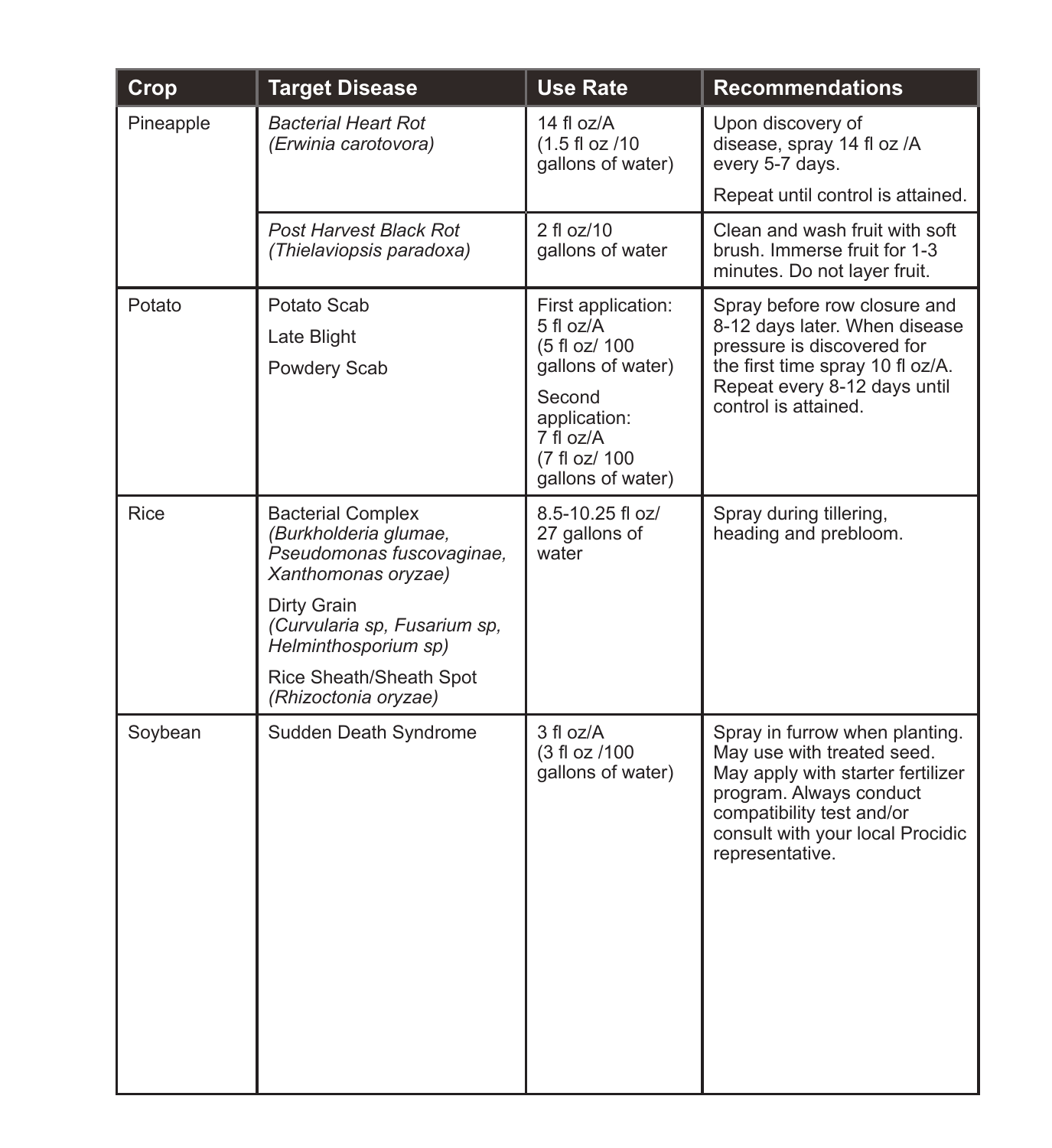| Crop                                                                     | <b>Target Disease</b>                                            | <b>Use Rate</b>                                                                                                                                                 | <b>Recommendations</b>                                                                                                                                                                                |
|--------------------------------------------------------------------------|------------------------------------------------------------------|-----------------------------------------------------------------------------------------------------------------------------------------------------------------|-------------------------------------------------------------------------------------------------------------------------------------------------------------------------------------------------------|
| Brown Stem Rot<br>Soybean<br>continued<br>Downy Mildew<br>Powdery Mildew | Sclerotinia Stem Rot                                             | $3-7$ fl oz/A<br>(3-7 fl oz /100<br>qallons of water)                                                                                                           | First application: spray after emergence<br>during early V3 to V4 stages using<br>3 fl oz/A OR when spraying Procidic<br>for first time after growth stage R2<br>apply 5 fl oz/A.                     |
|                                                                          | <b>Stem Canker</b><br>Sudden Death Syndrome<br><b>White Mold</b> |                                                                                                                                                                 | Second application: spray between<br>growth stages R4-R5 using 6 fl oz/A. If<br>disease pressure persists repeat spray<br>every 14-21 days.                                                           |
|                                                                          |                                                                  |                                                                                                                                                                 | When disease pressure is discovered<br>for the first time after growth stage R5<br>spray using 7 fl oz/A. If disease pressure<br>persists repeat spray every 14-21 days<br>until control is attained. |
| Spinach                                                                  | Powdery Mildew                                                   | $15-20$ fl oz/A<br>(1.5-2 fl oz/10)<br>gallons of water)                                                                                                        | Upon discovery of disease, spray every 5<br>days. Repeat until control is attained.                                                                                                                   |
| Strawberry                                                               | Gray Mold<br>(Botrytis cinerea)                                  | $1 - 1.5$ fl oz/10<br>gallons of water                                                                                                                          | Spray when favorable weather conditions<br>are expected, or when disease<br>innoculum is present or every 7-10 days.                                                                                  |
| <b>Swiss</b><br>Chard                                                    | Anthracnose<br>Botrytis<br>Downy Mildew<br>Powdery Mildew        | Preventative<br>application:<br>$25$ fl oz/A<br>(2.5 fl oz/10<br>gallons)<br>Upon discovery<br>of disease:<br>$25f$ l oz/A<br>(2.5 fl oz/10<br>gallons of water | Spray when favorable weather conditions<br>are expected every 7-10 days.<br>Upon discovery of disease,<br>spray every 5 days.<br>Repeat until control is attained.                                    |
| Tomato<br>Pepper                                                         | Damping Off<br>(Fusarium sp.<br>P. debaryanum)                   | 13 fl $oz/A$<br>(1.5 fl oz/10<br>gallons of water)                                                                                                              | Spray 15 days before and after sowing.                                                                                                                                                                |
|                                                                          | Gray Mold<br>(Botrytis cinerea)                                  | 17.5 fl oz/A<br>(2 fl oz/10<br>qallons of water)                                                                                                                | Spray when favorable weather<br>conditions are expected, or when<br>disease innoculum is present or<br>every 12-15 days.                                                                              |
|                                                                          |                                                                  |                                                                                                                                                                 | Upon discovery of disease, spray 17.5<br>fl oz /A every 5-7 days. Repeat until<br>control is attained. Suggested water<br>volume 100 gal/A.                                                           |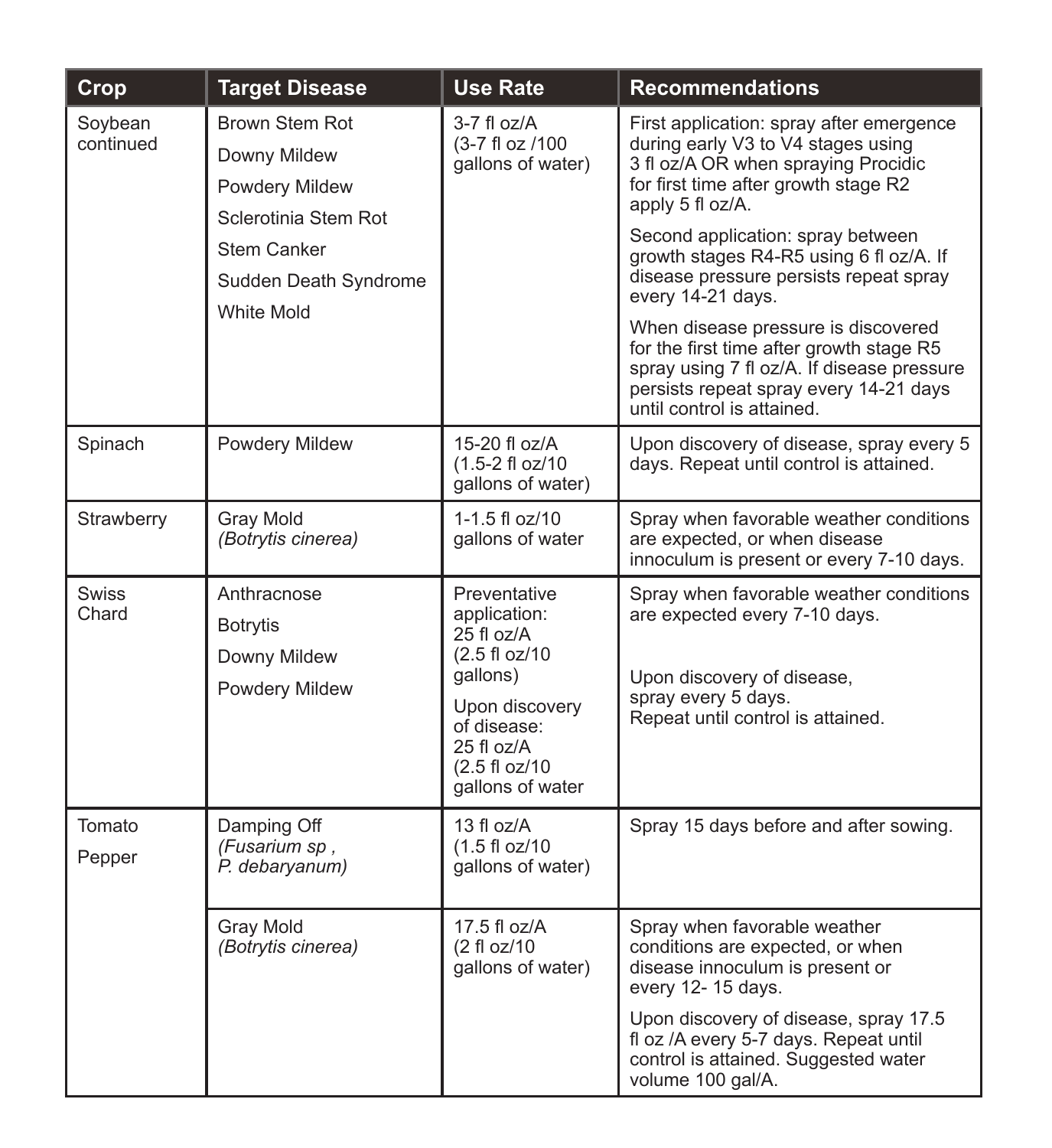| Crop                          | <b>Target Disease</b>                                                                                                                                                                                                                             | <b>Use Rate</b>                                                                                                                                                                                                                                 | <b>Recommendations</b>                                                                                                                                                                                                                                                                                                                                                                                                                                                                                                                                |
|-------------------------------|---------------------------------------------------------------------------------------------------------------------------------------------------------------------------------------------------------------------------------------------------|-------------------------------------------------------------------------------------------------------------------------------------------------------------------------------------------------------------------------------------------------|-------------------------------------------------------------------------------------------------------------------------------------------------------------------------------------------------------------------------------------------------------------------------------------------------------------------------------------------------------------------------------------------------------------------------------------------------------------------------------------------------------------------------------------------------------|
| Tomato<br>Pepper<br>continued | <b>Bacterial Spot</b><br>(X. campestris)<br><b>Bacterial Speck</b><br>(P. syringae pv tomato)<br><b>Bacterial Canker</b><br>C. michiganensis)<br>Late Blight<br>(Phytophthora infestans)                                                          | $20$ fl $oz/A$<br>(2 fl oz/10<br>qallons of water)                                                                                                                                                                                              | Spray when favorable weather<br>conditions are expected or<br>every 12-15 days.<br>Upon discovery of disease, spray 20<br>fl oz/A every 5-7 days.<br>Repeat until control is attained.<br>Suggested water volume 100 gal/A.                                                                                                                                                                                                                                                                                                                           |
|                               | Post Harvest:<br>Gray Mold(B. cinerea)<br>Erwinia sp. Rhizopus sp                                                                                                                                                                                 | 7.5-15 fl oz/100<br>gallons of water                                                                                                                                                                                                            | Immerse entire fruit or vegetable<br>in Procidic solution or apply<br>directly by soft brush.                                                                                                                                                                                                                                                                                                                                                                                                                                                         |
| Wheat                         | <b>Black Chaff</b><br>(X. translucens pv. undulosa)<br>Downy Mildew<br>Leaf Blight<br>(Pseudomonas syringae)<br>Leaf & Stem Rust<br>Leaf Streak<br>Leaf Stripe<br><b>Powdery Mildew</b><br>Scab<br>(Fusarium Head Blight)<br>Speckled Leaf Blotch | In Furrow<br>application:<br>$2-3$ fl $oz/A$<br>(2-3 fl oz/ 100<br>gallons of water)<br>First<br>application:<br>$5f$ l oz/A<br>(5 fl oz/ 100<br>qallons of water)<br>Second<br>application:<br>8 fl oz/A<br>(8 fl oz/ 100<br>qallons of water) | Spray in furrow when planting. May<br>use with treated seed. May apply<br>with starter fertilizer program. Always<br>conduct compatibility test and/<br>or consult with your local Procidic<br>representative.<br>First application: spray 5 fl<br>oz/A when favorable weather<br>conditions are expected, or when<br>disease innoculum is present or<br>early in season.<br>Second application: spray 14-21<br>days later using 8 fl oz/A.<br>If disease pressure persists spray 8 fl<br>oz/A every 14-21 days. Repeat until<br>control is attained. |

#### **STORAGE AND DISPOSAL**

Do not contaminate water, food or feed by storage and disposal.

#### **Pesticide Storage**

Keep in original container. Store in a cool, dry, well-ventilated area away from direct sunlight, feed or foodstuffs. Keep container tightly sealed when not in use. Keep from freezing. Do not store below 58°F (15°C). In case of spill, soak up with an absorbent material. Call your local solid waste agency for disposal instructions.

### **Pesticide Disposal**

Nonrefillable container. Do not reuse or refill this container. **If empty:** Triple rinse and place in trash or offer for recycling if available. **If partly filled:** Call your local solid waste agency for disposal instructions.

### **Container Handling (equal to or less than 5 gallons)**

Nonrefillable container. Do not reuse or refill this container. Triple rinse container promptly after emptying. Triple Rinse as follows: Empty the remaining contents into application equipment or a mix tank and drain for 10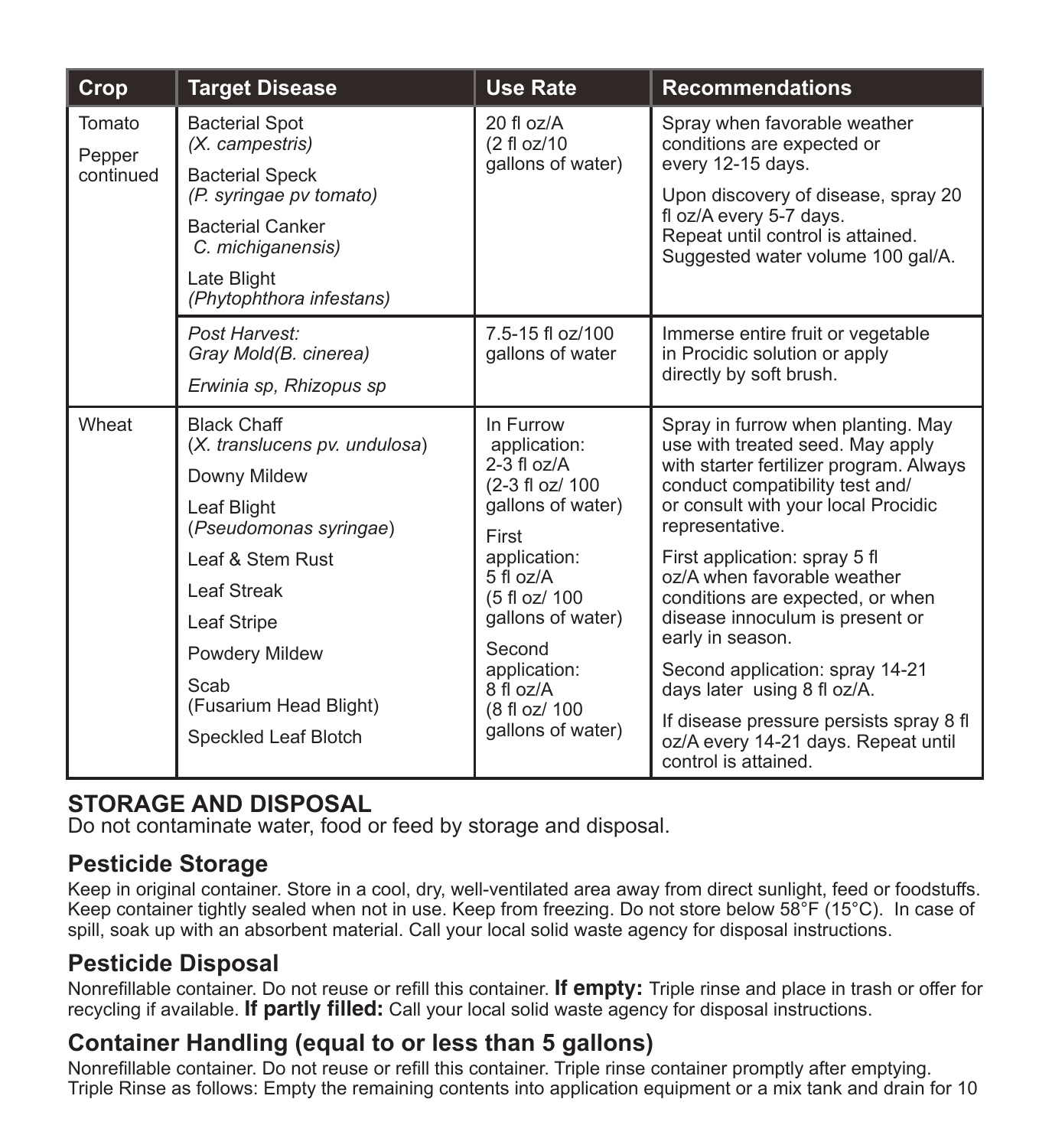seconds after the flow begins to drip. Fill the container ¼ full with water and recap. Shake for 10 seconds. Pour rinsate into application equipment or a mix tank or store rinsate for later use or disposal. Drain for 10 seconds after the flow begins to drip. Repeat this procedure two more times. Offer for recycling if available or call your local solid waste agency for disposal instructions.

### **Container Handling (greater than 5 gallons)**

Nonrefillable container. Do not reuse or refill this container. Triple rinse container promptly after emptying. Triple Rinse as follows: Empty the remaining contents into application equipment or a mix tank. Replace and tighten closures. Tip container on its side and roll it back and forth, ensuring at least one complete revolution, for 30 seconds. Stand the container on its end and tip back and forth several times. Turn the container over onto its other end and tip back and forth several times. Empty the rinsate into application equipment or a mix tank or store rinsate for later use or disposal. Repeat this procedure two more times. Then offer for recycling if available or reconditioning if appropriate or dispose of in a sanitary landfill or by other procedures approved by state and local authorities.

### **LIMITED WARRANTY**

Follow the Directions for Use carefully. It is impossible to eliminate all risks inherently associated with the use of this product. Crop injury, ineffectiveness or other unintended consequences may result because of such factors as manner of use or application, weather or crop conditions, presence of other materials or other influencing factors in the use of the product, which are beyond the control of GREENSPIRE GLOBAL, INC. or Seller. To the extent permitted by applicable law, Buyer and User agree to hold GREENSPIRE GLOBAL, INC. and Seller harmless for any claims relating to such factors. TO THE EXTENT PERMITTED BY LAW BUYER/USER ASSUMES ALL RISK LIABILITY RESULTING FROM HANDLING, STORAGE AND USE OF THIS PRODUCT.

GREENSPIRE GLOBAL, INC. warrants that this product conforms to the ingredient description on the label. To the extent permitted by applicable law:  $(1)$  this warranty does not extend to the use of the product contrary to the label instructions or under conditions not reasonably foreseeable to or beyond the control of the Seller or GREENSPIRE GLOBAL, INC. and (2) Buyer and User assume the risk of any such use. TO THE EXTENT PERMITTED BY APPLICABLE LAW, GREENSPIRE GlOBAL, INC. MAKES NO WARRANTlES OF MERCHANTABILITY OR OF FITNESS FOR A PARTICULAR PURPOSE NOR ANY OTHER EXPRESS OR IMPLIED WARRANTY EXCEPT AS WARRANTED BY THIS LABEL.

To the extent permitted by applicable law, in no event shall GREENSPIRE GLOBAL, INC. be liable for any incidental, consequential or special damages resulting from the use or handling of this product. TO THE EXTENT PERMITTED BY APPLICABLE LAW THE EXCLUSIVE REMEDY OF THE USER OR BUYER AND EXCLUSIVE LIABILITY OF GREENSPIRE GLOBAL, INC. AND SELLER FOR ANY AND ALL CLAIMS, LOSSES, INJURIES OR DAMAGES (INCLUDING CLAIMS BASED ON BREACH OF WARRANTY, CONTRACT, NEGLIGENCE, TORT, STRICT LIABILITY OR OTHERWISE) RESULTlNG FROM THE USE OR HANDLING OF THIS PRODUCT SHALL BE THE RETURN OF THE PURCHASE PRICE OF THE PRODUCT OR AT THE ELECTION OF GREENSPIRE GLOBAL, INC. OR SELLER, THE REPLACEMENT OF THE PRODUCT.

BUYER ASSUMES ALL RISKS AND LIABILITY RESULTING FROM THE HANDLING, STORAGE AND USE OF THIS PRODUCT. GREENSPIRE GLOBAL, INC. DOES NOT AUTHORIZE ANY AGENT OR REPRESENTATIVE TO MAKE ANY OTHER WARRANTY, GUARANTEE OR REPRESENTATION REGARDING THIS PRODUCT.

GREENSPIRE GLOBAL, INC. and the Seller offer this product, and the Buyer and User accept it, subject to the foregoing LIMITED warranty which may be varied only by agreement in writing signed by a duly authorized representative of GREENSPIRE GLOBAL, INC.